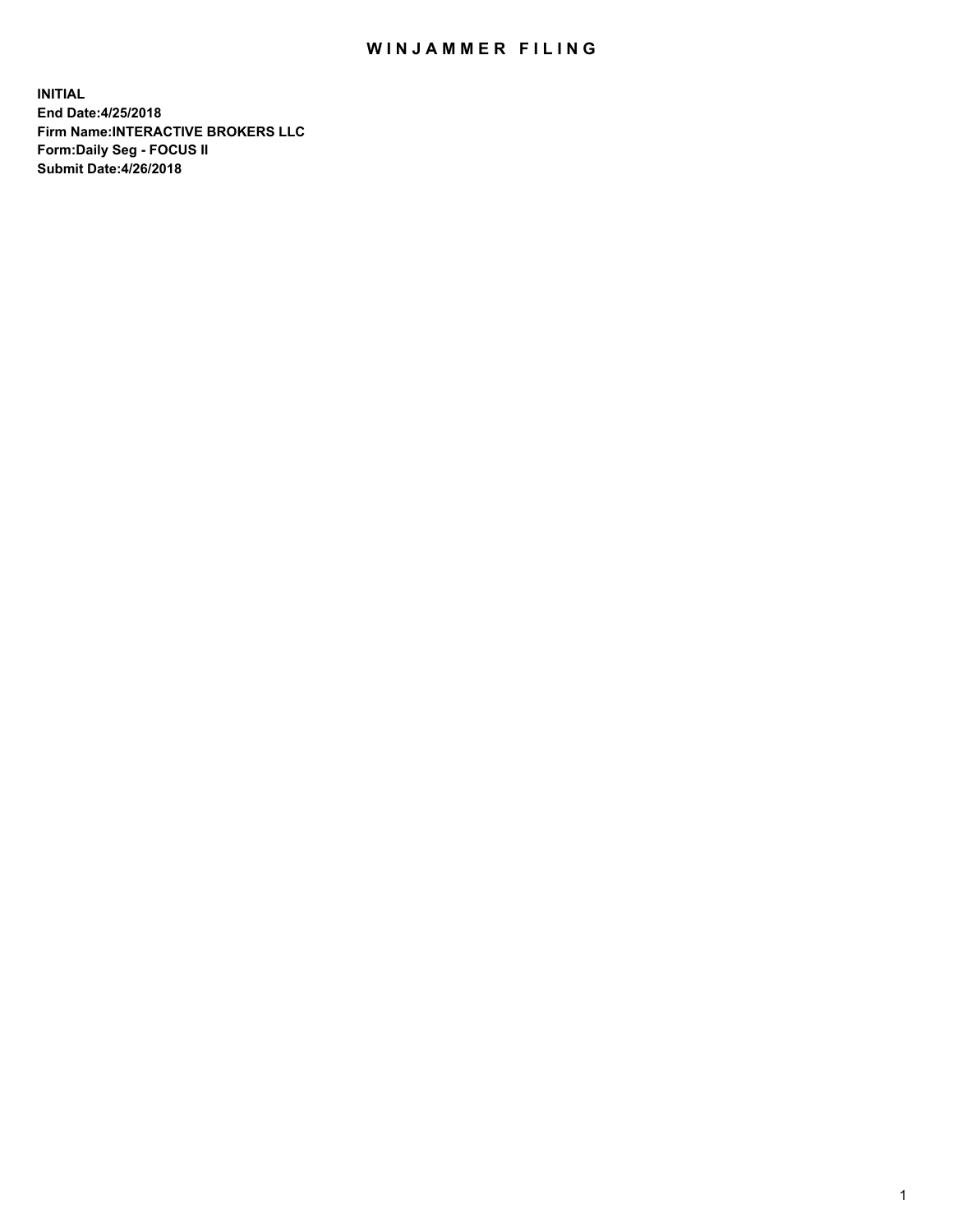## **INITIAL End Date:4/25/2018 Firm Name:INTERACTIVE BROKERS LLC Form:Daily Seg - FOCUS II Submit Date:4/26/2018 Daily Segregation - Cover Page**

| Name of Company<br><b>Contact Name</b><br><b>Contact Phone Number</b><br><b>Contact Email Address</b>                                                                                                                                                                                                                          | <b>INTERACTIVE BROKERS LLC</b><br>James Menicucci<br>203-618-8085<br>jmenicucci@interactivebrokers.c<br>om |
|--------------------------------------------------------------------------------------------------------------------------------------------------------------------------------------------------------------------------------------------------------------------------------------------------------------------------------|------------------------------------------------------------------------------------------------------------|
| FCM's Customer Segregated Funds Residual Interest Target (choose one):<br>a. Minimum dollar amount: ; or<br>b. Minimum percentage of customer segregated funds required:%; or<br>c. Dollar amount range between: and; or<br>d. Percentage range of customer segregated funds required between:% and%.                          | $\overline{\mathbf{0}}$<br>0<br>155,000,000 245,000,000<br>0 <sub>0</sub>                                  |
| FCM's Customer Secured Amount Funds Residual Interest Target (choose one):<br>a. Minimum dollar amount: ; or<br>b. Minimum percentage of customer secured funds required:%; or<br>c. Dollar amount range between: and; or<br>d. Percentage range of customer secured funds required between:% and%.                            | $\overline{\mathbf{0}}$<br>$\overline{\mathbf{0}}$<br>80,000,000 120,000,000<br>00                         |
| FCM's Cleared Swaps Customer Collateral Residual Interest Target (choose one):<br>a. Minimum dollar amount: ; or<br>b. Minimum percentage of cleared swaps customer collateral required:% ; or<br>c. Dollar amount range between: and; or<br>d. Percentage range of cleared swaps customer collateral required between:% and%. | $\overline{\mathbf{0}}$<br>$\overline{\mathbf{0}}$<br>0 <sub>0</sub><br><u>00</u>                          |

Attach supporting documents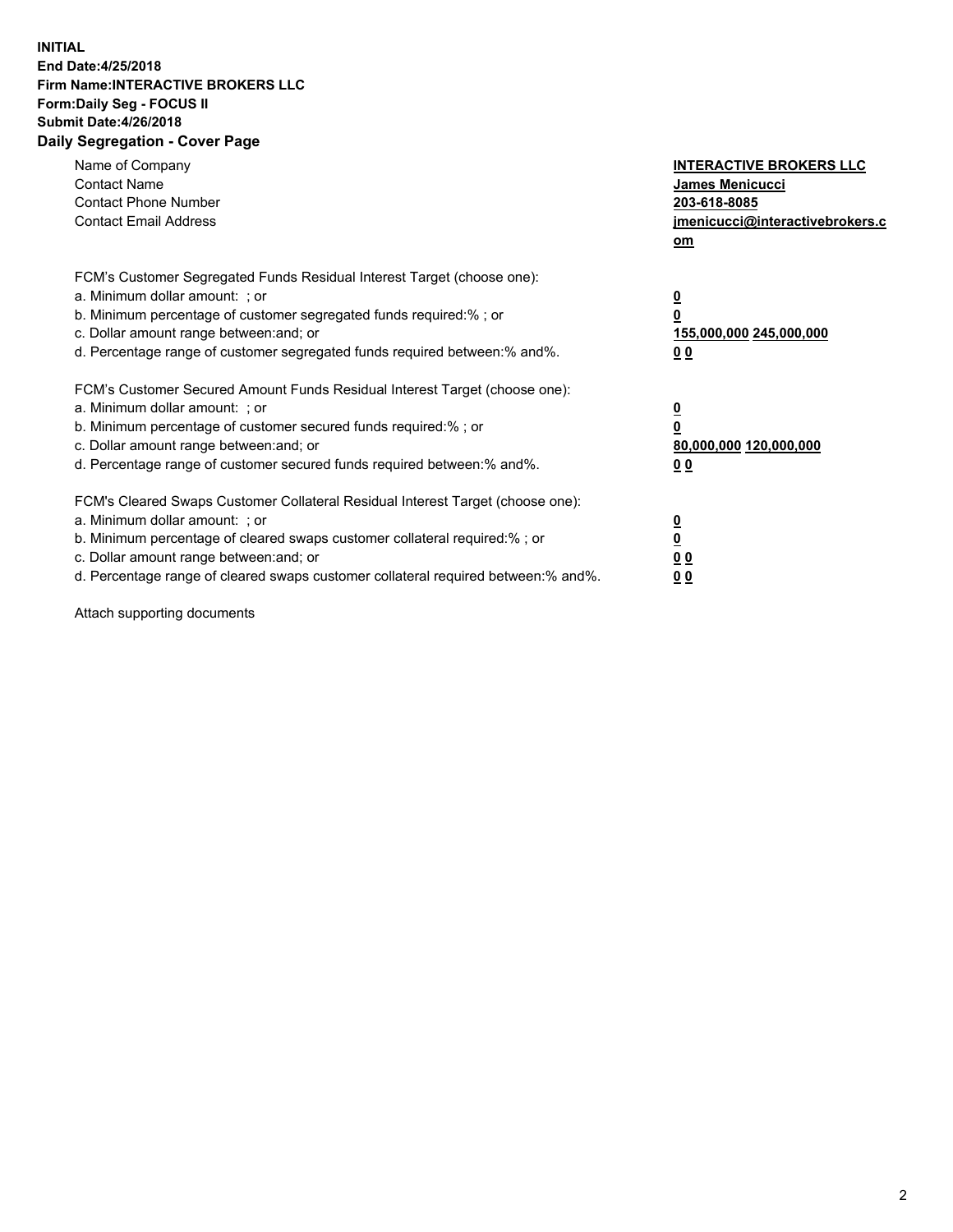## **INITIAL End Date:4/25/2018 Firm Name:INTERACTIVE BROKERS LLC Form:Daily Seg - FOCUS II Submit Date:4/26/2018 Daily Segregation - Secured Amounts**

|                | Daily Ocglegation - Occuled Amounts                                                                  |                                  |
|----------------|------------------------------------------------------------------------------------------------------|----------------------------------|
|                | Foreign Futures and Foreign Options Secured Amounts                                                  |                                  |
|                | Amount required to be set aside pursuant to law, rule or regulation of a foreign                     | $0$ [7305]                       |
|                | government or a rule of a self-regulatory organization authorized thereunder                         |                                  |
| 1.             | Net ledger balance - Foreign Futures and Foreign Option Trading - All Customers                      |                                  |
|                | A. Cash                                                                                              | 448,306,010 [7315]               |
|                | B. Securities (at market)                                                                            | $0$ [7317]                       |
| 2.             | Net unrealized profit (loss) in open futures contracts traded on a foreign board of trade            | -122,945 [7325]                  |
| 3.             | Exchange traded options                                                                              |                                  |
|                | a. Market value of open option contracts purchased on a foreign board of trade                       | 198,203 [7335]                   |
|                | b. Market value of open contracts granted (sold) on a foreign board of trade                         | -51,574 [7337]                   |
| 4.             | Net equity (deficit) (add lines 1.2. and 3.)                                                         | 448,329,694 [7345]               |
| 5.             | Account liquidating to a deficit and account with a debit balances - gross amount                    | 2,420 [7351]                     |
|                | Less: amount offset by customer owned securities                                                     | 0 [7352] 2,420 [7354]            |
| 6.             | Amount required to be set aside as the secured amount - Net Liquidating Equity                       | 448, 332, 114 [7355]             |
|                | Method (add lines 4 and 5)                                                                           |                                  |
| 7.             | Greater of amount required to be set aside pursuant to foreign jurisdiction (above) or line          | 448,332,114 [7360]               |
|                | 6.                                                                                                   |                                  |
|                | FUNDS DEPOSITED IN SEPARATE REGULATION 30.7 ACCOUNTS                                                 |                                  |
| $\mathbf{1}$ . | Cash in banks                                                                                        |                                  |
|                | A. Banks located in the United States                                                                | 112,176,653 [7500]               |
|                | B. Other banks qualified under Regulation 30.7                                                       | 0 [7520] 112,176,653 [7530]      |
| 2.             | Securities                                                                                           |                                  |
|                | A. In safekeeping with banks located in the United States                                            | 371,358,105 [7540]               |
|                | B. In safekeeping with other banks qualified under Regulation 30.7                                   | 0 [7560] 371,358,105 [7570]      |
| 3.             | Equities with registered futures commission merchants                                                |                                  |
|                | A. Cash                                                                                              | $0$ [7580]                       |
|                | <b>B.</b> Securities                                                                                 | $0$ [7590]                       |
|                | C. Unrealized gain (loss) on open futures contracts                                                  | $0$ [7600]                       |
|                | D. Value of long option contracts                                                                    | $0$ [7610]                       |
|                | E. Value of short option contracts                                                                   | 0 [7615] 0 [7620]                |
| 4.             | Amounts held by clearing organizations of foreign boards of trade                                    |                                  |
|                | A. Cash                                                                                              | $0$ [7640]                       |
|                | <b>B.</b> Securities                                                                                 | $0$ [7650]                       |
|                | C. Amount due to (from) clearing organization - daily variation<br>D. Value of long option contracts | $0$ [7660]                       |
|                | E. Value of short option contracts                                                                   | $0$ [7670]                       |
| 5.             |                                                                                                      | 0 [7675] 0 [7680]                |
|                | Amounts held by members of foreign boards of trade<br>A. Cash                                        | 90,440,197 [7700]                |
|                | <b>B.</b> Securities                                                                                 | $0$ [7710]                       |
|                | C. Unrealized gain (loss) on open futures contracts                                                  | 823,034 [7720]                   |
|                | D. Value of long option contracts                                                                    | 193,999 [7730]                   |
|                | E. Value of short option contracts                                                                   | -47,370 [7735] 91,409,860 [7740] |
| 6.             | Amounts with other depositories designated by a foreign board of trade                               | 0 [7760]                         |
| 7.             | Segregated funds on hand                                                                             | $0$ [7765]                       |
| 8.             | Total funds in separate section 30.7 accounts                                                        | 574,944,618 [7770]               |
| 9.             | Excess (deficiency) Set Aside for Secured Amount (subtract line 7 Secured Statement                  | 126,612,504 [7380]               |
|                | Page 1 from Line 8)                                                                                  |                                  |
| 10.            | Management Target Amount for Excess funds in separate section 30.7 accounts                          | 80,000,000 [7780]                |
| 11.            | Excess (deficiency) funds in separate 30.7 accounts over (under) Management Target                   | 46,612,504 [7785]                |
|                |                                                                                                      |                                  |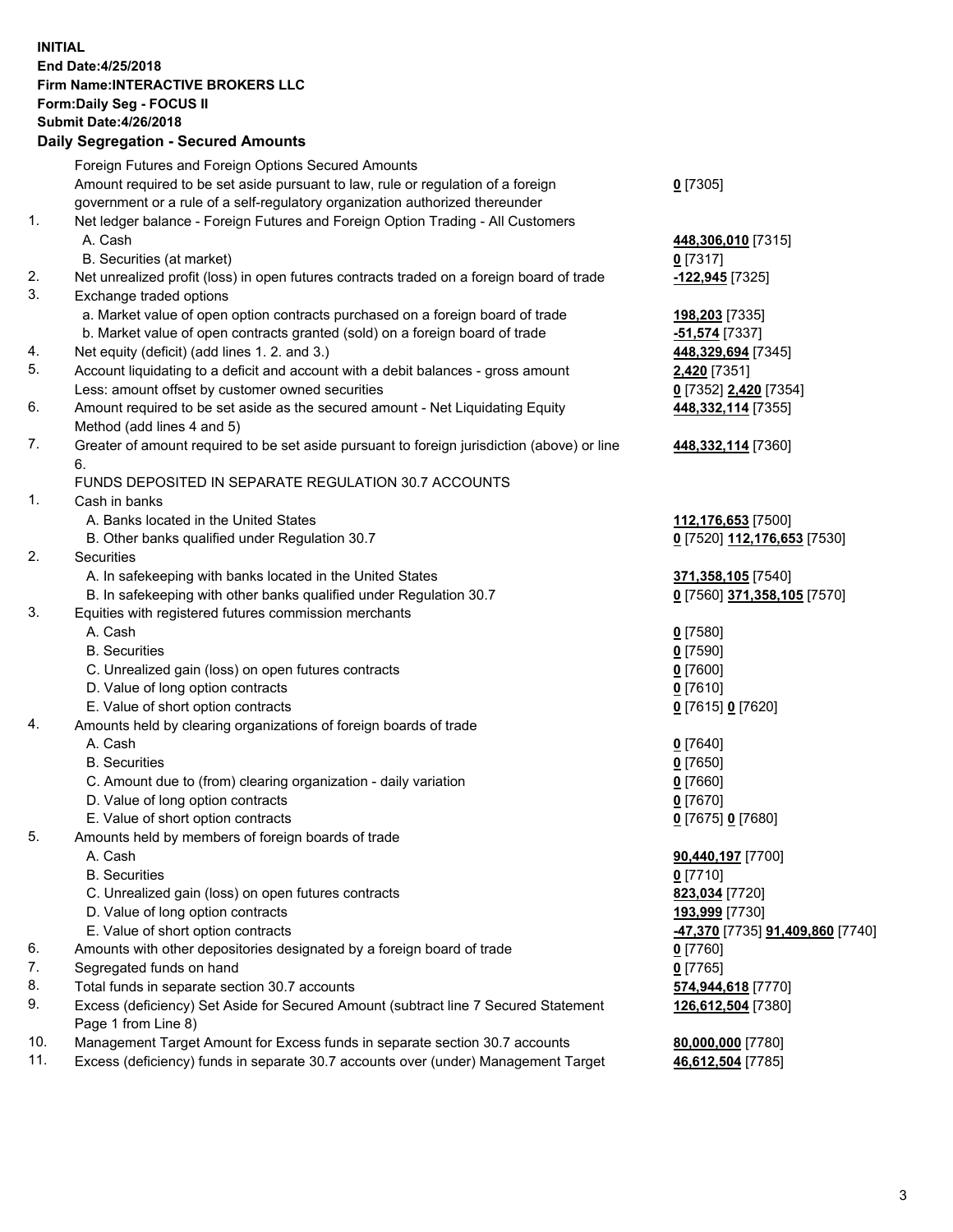**INITIAL End Date:4/25/2018 Firm Name:INTERACTIVE BROKERS LLC Form:Daily Seg - FOCUS II Submit Date:4/26/2018 Daily Segregation - Segregation Statement** SEGREGATION REQUIREMENTS(Section 4d(2) of the CEAct) 1. Net ledger balance A. Cash **4,044,573,487** [7010] B. Securities (at market) **0** [7020] 2. Net unrealized profit (loss) in open futures contracts traded on a contract market **56,537,829** [7030] 3. Exchange traded options A. Add market value of open option contracts purchased on a contract market **178,714,377** [7032] B. Deduct market value of open option contracts granted (sold) on a contract market **-200,765,325** [7033] 4. Net equity (deficit) (add lines 1, 2 and 3) **4,079,060,368** [7040] 5. Accounts liquidating to a deficit and accounts with debit balances - gross amount **164,398** [7045] Less: amount offset by customer securities **0** [7047] **164,398** [7050] 6. Amount required to be segregated (add lines 4 and 5) **4,079,224,766** [7060] FUNDS IN SEGREGATED ACCOUNTS 7. Deposited in segregated funds bank accounts A. Cash **229,345,242** [7070] B. Securities representing investments of customers' funds (at market) **2,964,612,751** [7080] C. Securities held for particular customers or option customers in lieu of cash (at market) **0** [7090] 8. Margins on deposit with derivatives clearing organizations of contract markets A. Cash **20,921,531** [7100] B. Securities representing investments of customers' funds (at market) **1,091,084,202** [7110] C. Securities held for particular customers or option customers in lieu of cash (at market) **0** [7120] 9. Net settlement from (to) derivatives clearing organizations of contract markets **-3,736,604** [7130] 10. Exchange traded options A. Value of open long option contracts **178,612,515** [7132] B. Value of open short option contracts **-200,665,787** [7133] 11. Net equities with other FCMs A. Net liquidating equity **0** [7140] B. Securities representing investments of customers' funds (at market) **0** [7160] C. Securities held for particular customers or option customers in lieu of cash (at market) **0** [7170] 12. Segregated funds on hand **0** [7150] 13. Total amount in segregation (add lines 7 through 12) **4,280,173,850** [7180] 14. Excess (deficiency) funds in segregation (subtract line 6 from line 13) **200,949,084** [7190] 15. Management Target Amount for Excess funds in segregation **155,000,000** [7194]

16. Excess (deficiency) funds in segregation over (under) Management Target Amount Excess

**45,949,084** [7198]